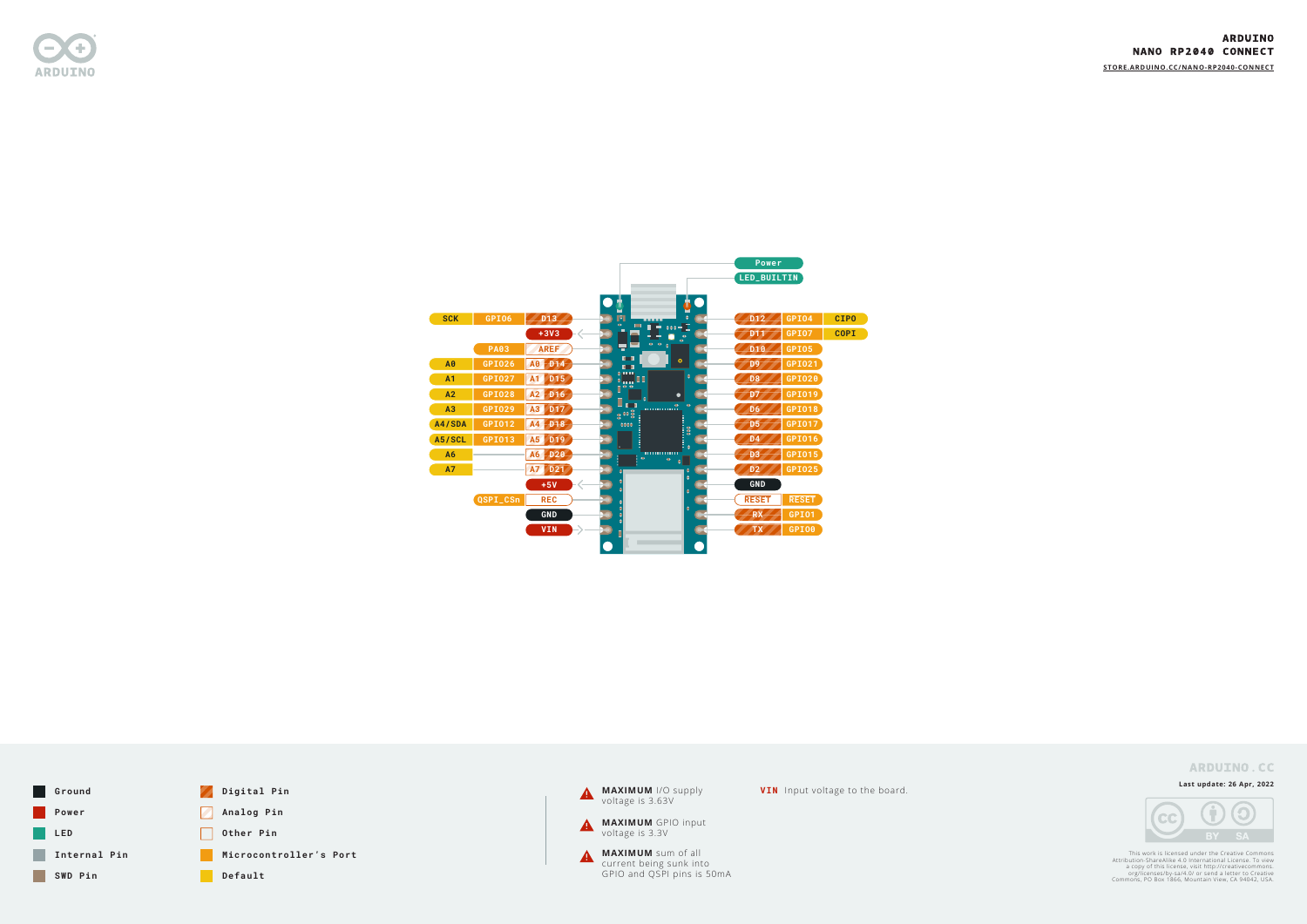

**Last update: 26 Apr, 2022**



This work is licensed under the Creative Commons<br>Attribution-ShareAlike 4.0 International License. To view<br>a copy of this license, visit http://creativecommons.<br>org/licenses/by-sa/4.0/ or send a letter to Creative<br>Commons,

**[STORE.ARDUINO.CC/N](https://store.arduino.cc/nano-rp2040-connect)ANO-RP2040-CONNECT**

#### **ARDUINO.CC**



|     |     |                                        |               |                |               |                 |             |                                       |               | Power                           |                |            |                                    |            |          |
|-----|-----|----------------------------------------|---------------|----------------|---------------|-----------------|-------------|---------------------------------------|---------------|---------------------------------|----------------|------------|------------------------------------|------------|----------|
|     |     |                                        |               |                |               |                 |             |                                       |               | LED_BUILTIN                     |                |            |                                    |            |          |
|     |     |                                        |               |                |               |                 |             |                                       |               |                                 |                |            |                                    |            |          |
| 12C | SPI | <b>UART</b>                            | <b>PWM</b>    | <b>DEFAULT</b> |               |                 |             |                                       | <b>AC</b>     |                                 | <b>DEFAULT</b> | <b>PWM</b> | <b>UART</b>                        | <b>SPI</b> | 12C      |
|     |     | 12C1 SDA SPI0 SCK UART1 CTS            | <b>PWM3 A</b> | <b>SCK</b>     | GPI06         | D <sub>13</sub> |             |                                       | м             | <b>GPI04</b><br>D <sub>12</sub> | <b>CIPO</b>    |            | <b>PWM2 A UART1 TX</b>             | SPIO RX    | I2C0 SDA |
|     |     |                                        |               |                |               | $+3V3$          |             | $\blacksquare = 00 - 1$               | <b>P</b>      | <b>GPI07</b><br>D <sub>11</sub> | <b>COPI</b>    | $ $ PWM3 B | UART1 RTS SPI0 TX 12C1 SCL         |            |          |
|     |     |                                        |               |                | <b>PA03</b>   | <b>AREF</b>     |             |                                       |               | GPI05<br>D <sub>10</sub>        |                | PWM2 B     | UART1 RX SPIO CSn 12CO SCL         |            |          |
|     |     | I2C1 SDA SPI1 SCK UART1 CTS PWM5 A     |               | A0             | GPI026        | A0 D14          |             | $\blacksquare$                        | $\circ$       | GPI021                          |                |            | PWM2 B UART1 RX SPI0 CSn 12C0 SCL  |            |          |
|     |     | [I2C1 SCL SPI1 TX   UART1 RTS   PWM5 B |               | A1             | <b>GPI027</b> | A1 D15          |             | <b>P</b>                              |               | GPI020<br>D <sub>8</sub>        |                |            | PWM2 A UART1 TX SPI0 RX 12C0 SDA   |            |          |
|     |     | I2C0 SDA SPI1 RX UARTO TX PWM6 A       |               | A2             | <b>GPI028</b> | A2 D16          |             |                                       | $\bullet$     | GPI019<br>D7                    |                |            | PWM1 B UARTO RTS SPIO TX 12C1 SCL  |            |          |
|     |     | I2C0 SCL SPI1 CSn UART0 RX PWM6 B      |               | A3             | <b>GPI029</b> | A3 D17          |             | l o<br><b>THURSDAY</b><br><b>Busy</b> | $\Phi = \Phi$ | <b>GPI018</b><br>D <sub>6</sub> |                |            | PWM1 A UARTO CTS SPIO SCK 12C1 SDA |            |          |
|     |     | <b>I2C0 SDA SPI1 RX UART0 TX</b>       | PWM6 A        | A4/SDA         | GPI012        | A4 D18          | <b>eees</b> |                                       | į\$           | GPI017<br>D <sub>5</sub>        |                |            | PWM0 B UART0 RX SPI0 CSn 12C0 SCL  |            |          |
|     |     | 12C0 SCL SPI1 CSn UART0 RX             | PWM6 B        | A5/SCL         | GPI013        | A5 D19          |             |                                       |               | GPI016<br>D <sub>4</sub>        |                |            | PWM0 A UART0 TX SPI0 RX 12C0 SDA   |            |          |
|     |     |                                        |               | <b>A6</b>      |               | A6 D20          |             | $\blacksquare$<br>$\bullet$           |               | GPI015<br>D3                    |                |            | PWM7 B UARTO RTS SPI1 TX 12C1 SCL  |            |          |
|     |     |                                        |               | <b>A7</b>      |               | A7 D21          |             |                                       |               | <b>GPI025</b><br>D2             |                |            | PWM4 B UART1 RX SPI1 CSn 12C0 SCL  |            |          |
|     |     |                                        |               |                |               | $+5V$           |             |                                       |               | <b>GND</b>                      |                |            |                                    |            |          |
|     |     |                                        |               |                | QSPI_CSn      | <b>REC</b>      |             |                                       |               | RESET<br><b>RESET</b>           |                |            |                                    |            |          |
|     |     |                                        |               |                |               | <b>GND</b>      |             |                                       |               | GPI01<br><b>RX</b>              |                |            | PWM0 B UART0 RX SPI0 CSn 12C0 SCL  |            |          |
|     |     |                                        |               |                |               | <b>VIN</b>      |             |                                       |               | GPI00                           |                |            | PWM0 A UART0 TX SPI0 RX 12C0 SDA   |            |          |
|     |     |                                        |               |                |               |                 |             |                                       |               |                                 |                |            |                                    |            |          |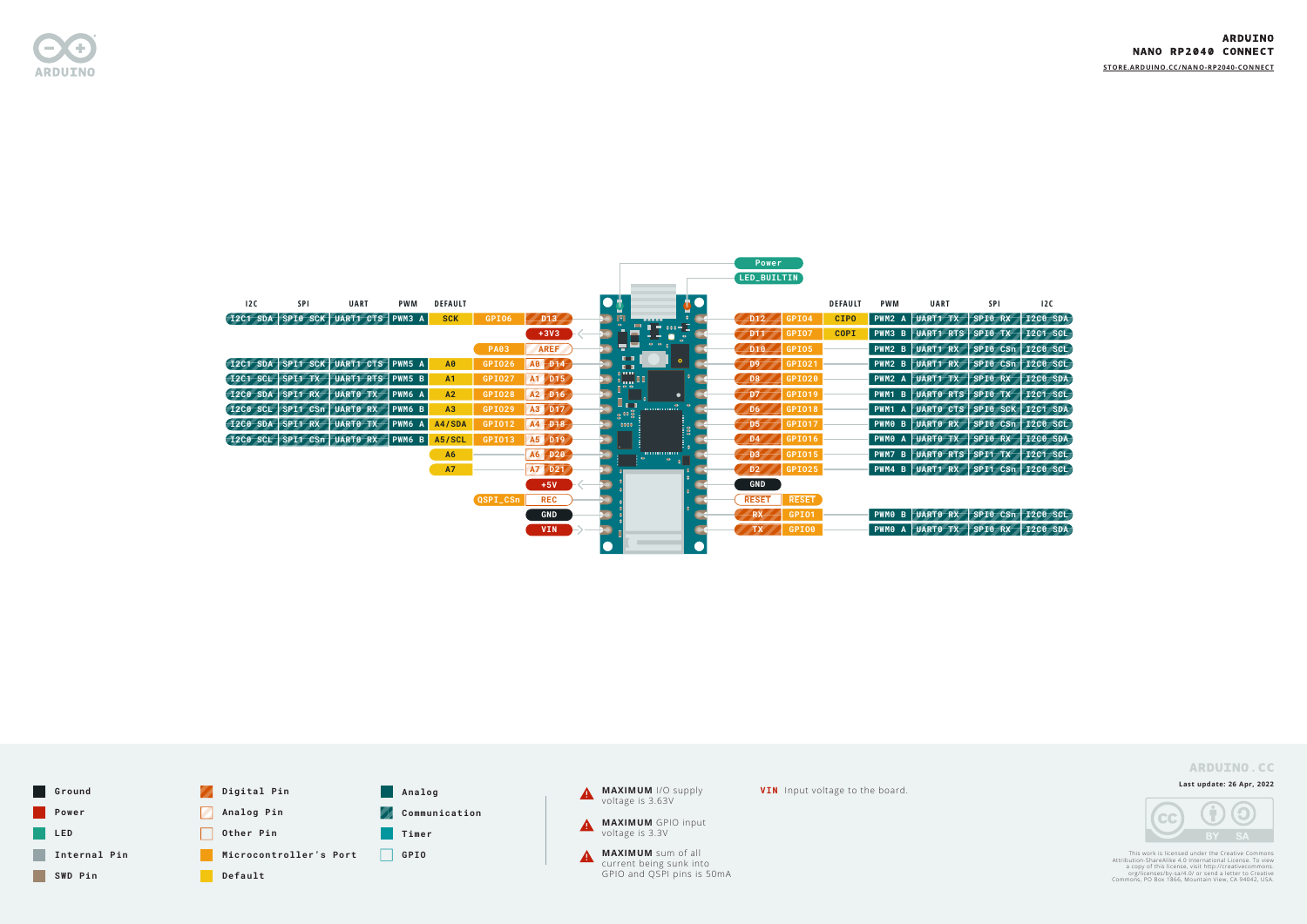

**Last update: 26 Apr, 2022**



This work is licensed under the Creative Commons<br>Attribution-ShareAlike 4.0 International License. To view<br>a copy of this license, visit http://creativecommons.<br>org/licenses/by-sa/4.0/ or send a letter to Creative<br>Commons,

**[STORE.ARDUINO.CC/N](https://store.arduino.cc/nano-rp2040-connect)ANO-RP2040-CONNECT**



|                          |                             |                                                      |                       |             |            |                                          |         | $1 \cup w = 1$                            |                |                                          |                      |                                     |
|--------------------------|-----------------------------|------------------------------------------------------|-----------------------|-------------|------------|------------------------------------------|---------|-------------------------------------------|----------------|------------------------------------------|----------------------|-------------------------------------|
|                          |                             |                                                      |                       |             |            |                                          |         | LED_BUILTIN                               |                |                                          |                      |                                     |
|                          | USB                         |                                                      | PIO1 PIO0 SIO DEFAULT |             |            |                                          |         |                                           | <b>DEFAULT</b> | <b>TIMER</b>                             | <b>SIO PIOO PIO1</b> | USB                                 |
|                          | USB OVCUR DET PIO1 PIO8 SIO |                                                      | <b>SCK</b>            | GPI06       | DD13       |                                          |         | GPI04<br>DD12                             | <b>CIPO</b>    |                                          |                      | SIO PIO8 PIO1 USB VBUS DET          |
|                          |                             |                                                      |                       |             | $+3V3$     | $\blacksquare$ = $\cdots$ $\blacksquare$ |         | GPI07<br>DD11                             | <b>COPI</b>    |                                          |                      | SIO PIO8 PIO1 USB VBUS DET          |
|                          |                             |                                                      |                       | <b>PA03</b> | AREF       |                                          |         | $ $ GPI05<br>DD10                         |                |                                          |                      | SIO PIO8 PIO1 USB VBUS EN           |
|                          | USB VBUS EN                 | PIO1  PIO0  SIO                                      | A0                    | GPI026      | A0 D14     | $\blacksquare$                           | $\circ$ | GPI021<br>DD9 <sub>2</sub>                |                | CLOCK GPOUTO SIO PIOO PIO1 USB OVCUR DET |                      |                                     |
|                          | <b>USB OVCUR DET</b>        | $\boxed{\mathsf{PIO1}\ \mathsf{PIO0}\ \mathsf{SIO}}$ | A1                    | GPI027      | A1 D15     | <b>I</b>                                 |         | GPI020<br>DB                              |                | <b>CLOCK GPIN0</b>                       |                      | SIO PIO8 PIO1 USB VBUS EN           |
|                          | USB VBUS DET                | $PIO1$ $PIO0$ $SIO$                                  | A2                    | GPI028      | A2 D16     | $= 0 0$<br>$\bullet$                     |         | GPI019<br>D7                              |                |                                          |                      | SIO PIO8 PIO1 USB VBUS DET          |
| <b>NINA-W102-00B</b>     | <b>USB VBUS EN</b>          | $\vert$ PI01 $\Vert$ PI00 $\Vert$ SI0 $\vert$        | A3                    | GPI029      | A3 D17     | <br>$\frac{1}{8}$ or $\frac{1}{8}$ .     |         | $\sqrt{\frac{6}{1010}}$<br>DD6            |                |                                          |                      | SIO PIO8 PIO1 USB OVCUR DET         |
| ADC2 /GPI034             | <b>USB OVCUR DET</b>        | PIO1    PIO0    SIO                                  | A4/SDA                | GPI012      | A4 D18     | <b>eeee</b>                              | i8<br>! | GPI017<br>$\sqrt{D5}$                     |                |                                          |                      | SIO PIO8 PIO1 USB VBUS EN           |
| ADC3 /GPI039             | USB VBUS DET                | $\ $ PI01 $\ $ PI00 $\ $ SI0 $\ $                    | A5/SCL                | GPI013      | A5 D19     |                                          |         | $\sqrt{\text{GPI016}}$<br>$\overline{D4}$ |                |                                          |                      | SIO PIO8 PIO1 USB VBUS DET          |
| ADC4 /GPI036             |                             |                                                      | <b>A6</b>             |             | A6 D20     | <u>1000000000</u>                        |         | $\sqrt{D3}$<br>$\sqrt{\frac{6}{10}}$      |                |                                          |                      | SIO PIO8 PIO1 USB OVCUR DET         |
| ADC34/GPI035             |                             |                                                      | <b>A7</b>             |             | A7 D21     |                                          |         | D2<br>GPI025                              |                | CLOCK GPOUT3 SIO PIO8 PIO1 USB VBUS DET  |                      |                                     |
|                          |                             |                                                      |                       |             | $+5V$      |                                          |         | GND                                       |                |                                          |                      |                                     |
| SPIV_HD/RMII_TXEN/GPI021 |                             |                                                      |                       | QSPI_CSn    | <b>REC</b> |                                          |         | <b>RESET</b><br><b>RESET</b>              |                |                                          |                      |                                     |
|                          |                             |                                                      |                       |             | <b>GND</b> |                                          |         | <b>GPI01</b><br>RX                        |                |                                          |                      | $\sqrt{310}$ PIO0 PIO1 USB VBUS DET |
|                          |                             |                                                      |                       |             | <b>VIN</b> |                                          |         | GPI00<br>TX                               |                |                                          |                      | SIO PIOO PIO1 USB OVCUR DET         |
|                          |                             |                                                      |                       |             |            |                                          |         |                                           |                |                                          |                      |                                     |

**Power** 

**NINA-W102-00B**

**GPIO19**

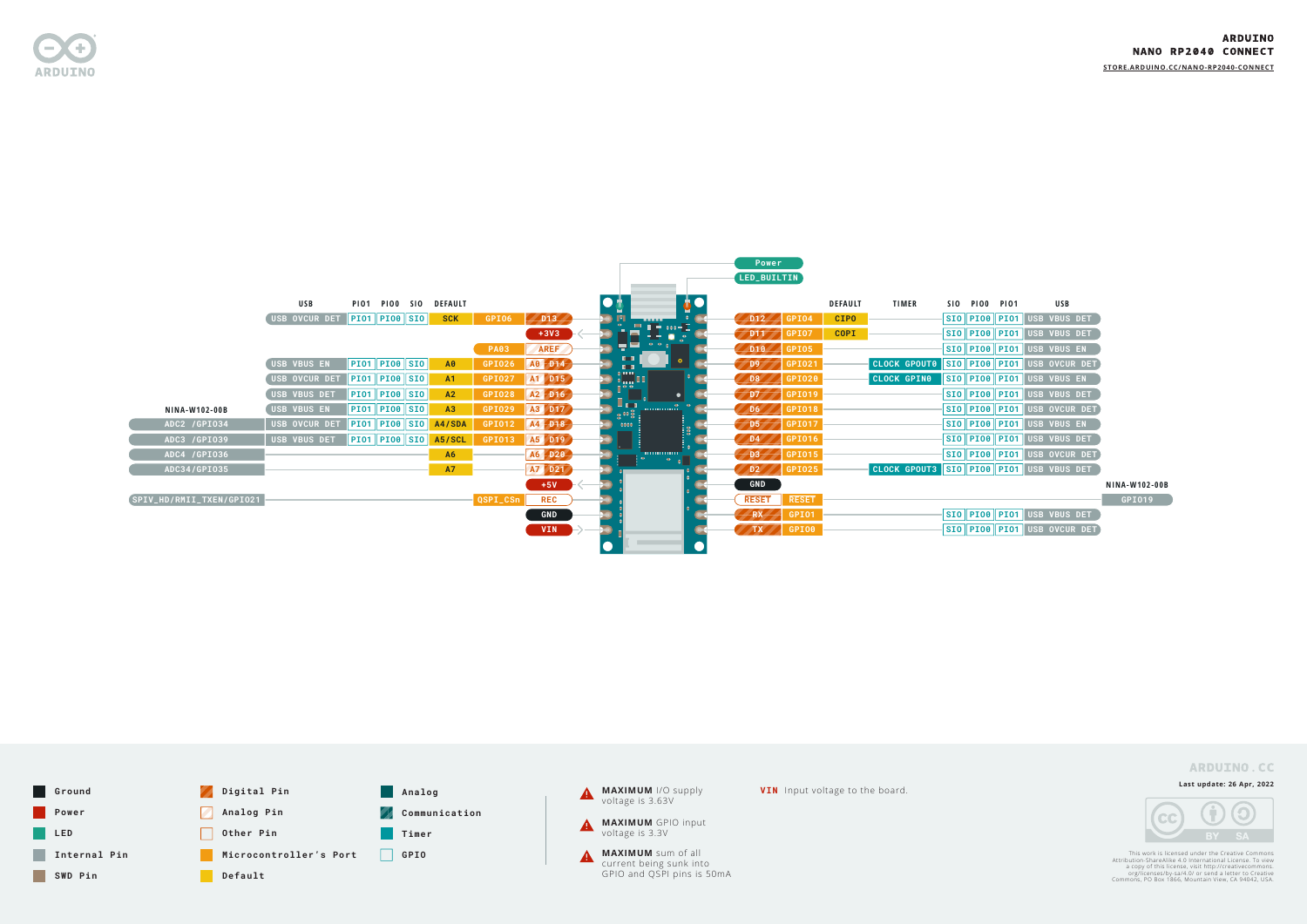

**Last update: 26 Apr, 2022**



This work is licensed under the Creative Commons<br>Attribution-ShareAlike 4.0 International License. To view<br>a copy of this license, visit http://creativecommons.<br>org/licenses/by-sa/4.0/ or send a letter to Creative<br>Commons,

**[STORE.ARDUINO.CC/N](https://store.arduino.cc/nano-rp2040-connect)ANO-RP2040-CONNECT**



#### **ARDUINO.CC**



|                | Remove the resistor to<br>SJ2<br>disconnect the Power LED |               |            |                                                        |                                 |                          |            |                            |                                                               |                      |
|----------------|-----------------------------------------------------------|---------------|------------|--------------------------------------------------------|---------------------------------|--------------------------|------------|----------------------------|---------------------------------------------------------------|----------------------|
|                | <b>RGB LED</b>                                            |               |            |                                                        |                                 |                          |            |                            |                                                               |                      |
|                | WiFi<br>NINA-W102-00B                                     |               |            |                                                        |                                 |                          |            |                            |                                                               |                      |
|                | ADC4 /GPI036                                              |               |            |                                                        |                                 |                          |            |                            |                                                               |                      |
|                | ADC34/GPI035                                              |               | <b>PWM</b> | <b>UART</b>                                            | <b>SPI</b>                      | 12C                      | <b>SIO</b> | <b>PIO0</b><br><b>PIO1</b> | <b>USB</b>                                                    |                      |
| $\blacksquare$ | GPI033                                                    | GPI010        | PWM5 A     | UART1 CTS                                              | SPI1 SCK 12C1 SDA SIO PIO8 PIO1 |                          |            |                            | USB VBUS DET                                                  |                      |
|                | SPIV_CS /GPI05                                            | GPI09         |            | PWM4 B UART1 RX                                        | SPI1 CSn 12C0 SCL SIO PI00 PI01 |                          |            |                            | <b>USB OVCUR DET</b>                                          |                      |
|                | SPIV_CLK/GPI018                                           | <b>GPI014</b> |            | PWM7 A UARTO CTS SPI1 SCK 12C1 SDA SIO PIOO PIO1       |                                 |                          |            |                            | <b>USB VBUS EN</b>                                            |                      |
| O              | SPIV_DI /GPI023                                           | GPI08         |            | PWM4 A UART1 TX                                        | SPI1 RX 12C0 SDA SIO PI00 PI01  |                          |            |                            | <b>USB VBUS EN</b>                                            |                      |
| ŗ,             | SPIV_HD/RMII_TXEN/GPI021                                  | QSPI_CSn      |            |                                                        |                                 |                          |            |                            |                                                               |                      |
| $\bullet$ and  | RMII_RXD0/DAC16/GPI025                                    |               |            |                                                        |                                 |                          |            |                            |                                                               | <b>LEDG</b>          |
|                | RMII_RXD1/DAC17/GPI026                                    |               |            |                                                        |                                 |                          |            |                            |                                                               | <b>LEDB</b>          |
| .              | RMII_CRSDV/GPI027                                         |               |            |                                                        |                                 |                          |            |                            |                                                               | <b>LEDR</b>          |
| <b>RP2040</b>  | RMII_CLK/GPI00                                            | GPI00         |            | PWM0 A UART0 TX                                        |                                 |                          |            |                            | SPI1 RX 12C0 SDA SIO PI00 PI01 USB OVCUR DET                  |                      |
|                | GPI019                                                    | <b>RESET</b>  |            |                                                        |                                 |                          |            |                            |                                                               |                      |
|                | UART_TXD/GPI01                                            | GPI09         |            |                                                        |                                 |                          |            |                            | PWM4 B UART1 RX SPI1 CSn 12C0 SCL SIO PI00 PI01 USB OVCUR DET |                      |
|                | UART_RXD/GPI03                                            | GPI08         |            |                                                        |                                 |                          |            |                            | PWM4 A UART1 TX SPI1 RX 12C0 SDA SIO PIO0 PIO1 USB VBUS EN    |                      |
|                | <b>ANT</b>                                                | <b>ANT</b>    |            |                                                        |                                 |                          |            |                            |                                                               |                      |
|                | GPI012                                                    | GPI011        |            |                                                        |                                 |                          |            |                            | PWM5 B UART1 RTS SPI1 TX 12C1 SCL SIO PI08 PI01 USB VBUS EN   |                      |
|                | <b>RESET_N</b>                                            | GPI03         |            | <b>PWM1 B UART0 RTS SPI0 TX 12C1 SCL SIO PIO8 PIO1</b> |                                 |                          |            |                            | USB OVCUR DET                                                 |                      |
|                |                                                           |               |            |                                                        |                                 |                          |            |                            |                                                               |                      |
|                | <b>CRYPTO</b>                                             |               |            |                                                        |                                 |                          |            |                            |                                                               |                      |
|                | ATECC608A                                                 |               | <b>PWM</b> | <b>UART</b>                                            | SPI                             | 12C                      | <b>SIO</b> | <b>PIOO PIO1</b>           | <b>USB</b>                                                    | <b>NINA-W102-00B</b> |
|                | <b>SDA</b>                                                | GPI012        | PWM6 A     | <b>UARTO TX</b>                                        | SPI1 RX                         | $12C0$ SDA SIO PIO0 PIO1 |            |                            | USB OVCUR DET                                                 | ADC2/GPI034/GPI014   |
|                | <b>SCL</b>                                                | <b>GPI013</b> | PWM6 B     | <b>UARTO RX</b>                                        | SPI1 CSn 12C0 SCL SIO PI00 PI01 |                          |            |                            | <b>USB VBUS DET</b>                                           | ADC3/GPI039/GPI013   |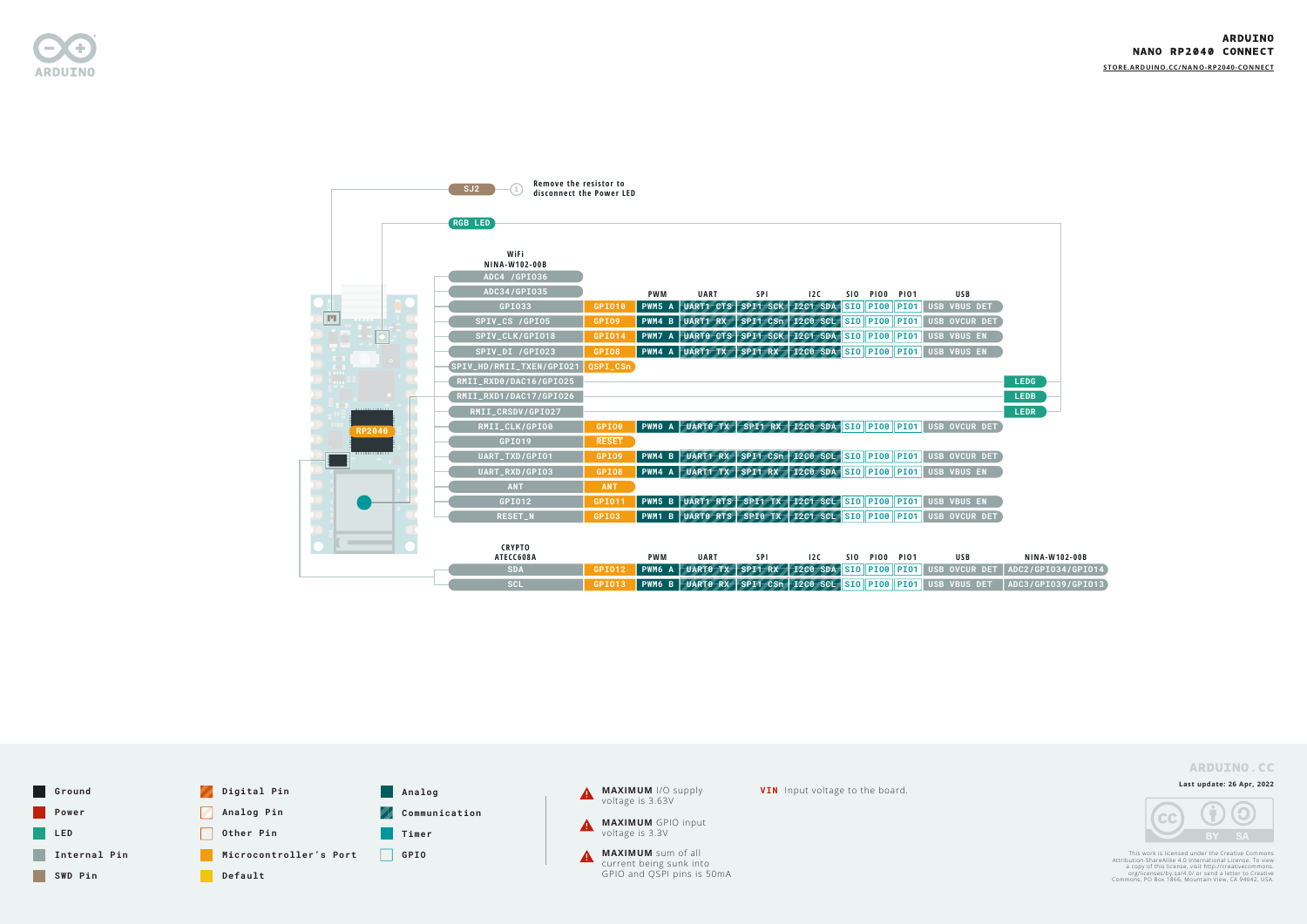

**Last update: 26 Apr, 2022**



This work is licensed under the Creative Commons<br>Attribution-ShareAlike 4.0 International License. To view<br>a copy of this license, visit http://creativecommons.<br>org/licenses/by-sa/4.0/ or send a letter to Creative<br>Commons,

**[STORE.ARDUINO.CC/N](https://store.arduino.cc/nano-rp2040-connect)ANO-RP2040-CONNECT**

#### **ARDUINO.CC**